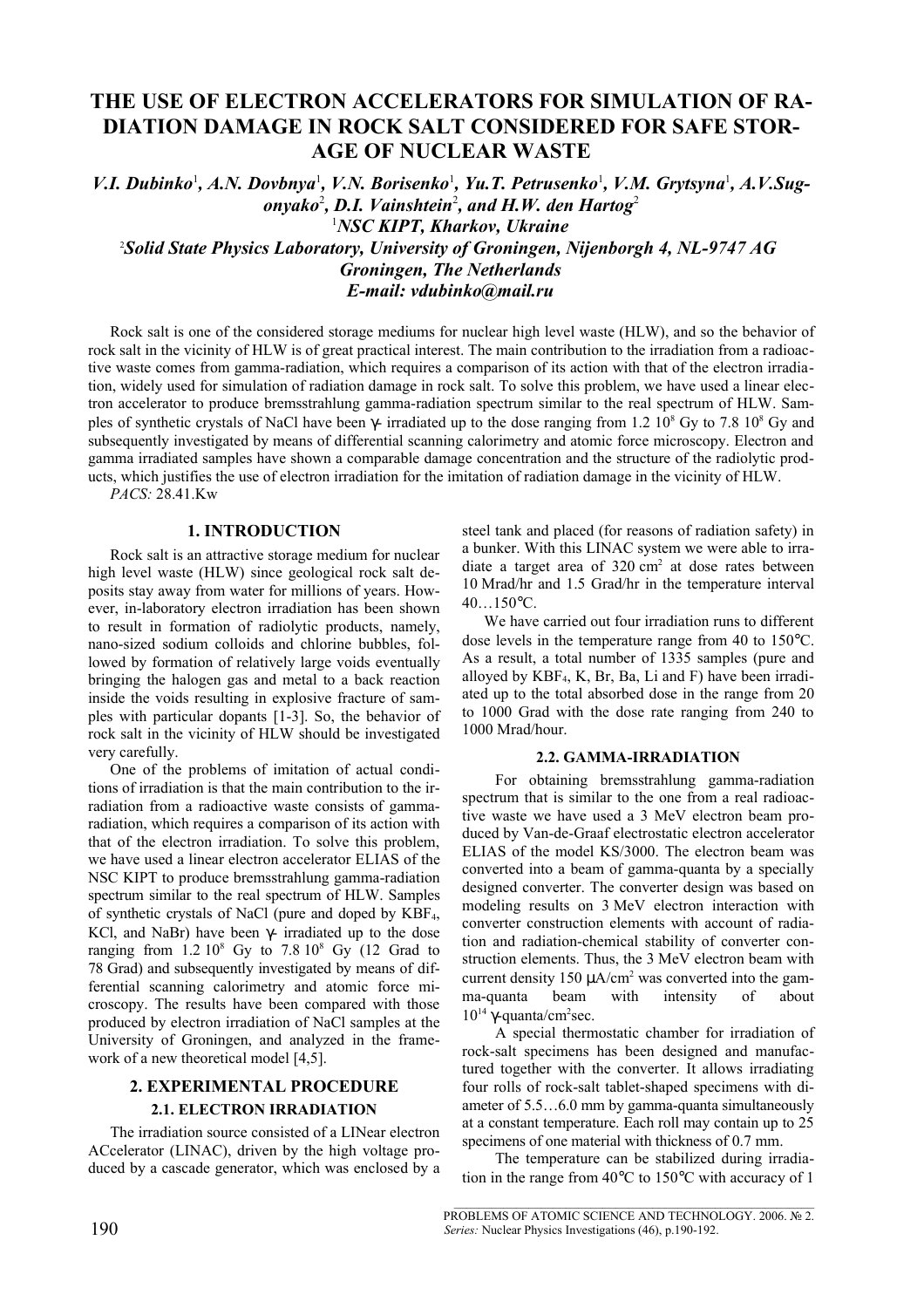°C. Along the specimen roll, the intensity of gammaquanta decreases monotonously, which allows obtaining specimens with different absorbed dose during one irradiation run.

In this study, 100 samples of synthetic crystals of NaCl (pure and alloyed by KBF4, K, and Br, 25 samples of each kind) have been irradiated by γ-quanta at 100°C up to the total absorbed dose in the range from 12 to 78 Grad.

### **2.3. ANALYTYCAL METHODS**

The irradiated samples have been examined by means of differential scanning calorimetry (DSC) and atomic force microscopy (AFM).

The AFM results were obtained in ultra high vacuum (UHV) using an UHV AFM/STM Omicron system in the non-contact mode. To avoid chemical reactions between the radiolytic Na colloids and oxygen or water, the irradiated samples were cleaved, prepared and kept under UHV conditions prior to and during the experiments. Several AFM images have been obtained from different areas for each sample. The radii of AFM tips, used in this investigation, have been estimated to be in the range between 20 and 30 nm

DSC measurements are very suitable for the determination of the volume fraction of metallic Na produced inside the sample during the irradiation process. The latent heat of melting (LHM) of the Na colloids has been measured for each sample with a Perkin-Elmer DSC-7 system. The LHM is proportional to the volume fraction of the Na colloids so that the LHM equal to 1 J/g corresponds approximately to the volume fraction of 2%. The difference in heat flow between the irradiated sample and the reference sample (unirradiated NaCl) was measured during heating from 50ºC to 150ºC with a heating rate of 10ºC/min. The appearance of the LHM peaks in the 'DSC-spectrum' in this temperature interval is evidence for the presence of sodium colloids in the sample.

### **3. RESULTS AND DISCUSSION**

The nano-particles of metallic sodium formed after electron and gamma irradiation of NaCl crystals, doped by K are visualized on the AFM images shown in Fig.1. The precipitates shape and sizes are slightly distorted because of the convolution of the surface with the AFM tip with irregular-shaped apex. It can be seen that the sizes and the concentrations of sodium colloids formed after electron and gamma irradiation are comparable.

The dose dependence of the latent heat of melting (LHM) of the Na colloids in electron and gamma-irradiated NaCl crystals, doped by K is shown in Fig.2.

It can be seen that the LHM (and consequently the volume fraction) of Na colloids produced by gamma irradiation at the maximum absorbed dose is lower than that produced by electron irradiation by a factor of two.

This difference can be explained in the framework of the model [4,5], as shown in Fig.2, which compares the theoretical and experimental results.



*Fig.1. Typical AFM-images of NaCl crystals, doped by K and irradiated at 100 C up to 10 Grad with electrons (the upper picture) and up to 11.4 Grad with gammaquanta (the lower picture)*



*Fig.2. Dose dependence of the colloid volume fraction in NaCl+0.1%K at 100*°*C for different types and dose rates of irradiation: K = 60 Mrad/h (gamma) and 240 Mrad/h (electron)*

The model describes the evolution of sodium colloids, chlorine bubbles and voids under given irradiation conditions that include the absorbed dose rate and temperature. The theoretical curves in Fig.2 have been calculated for different dose rates without taking into account the type of irradiation.

The comparison between theoretical and experimental results shows that the observed difference in colloid production under electron and gamma irradiation may be explained by the difference in the dose rates rather than the irradiation type.